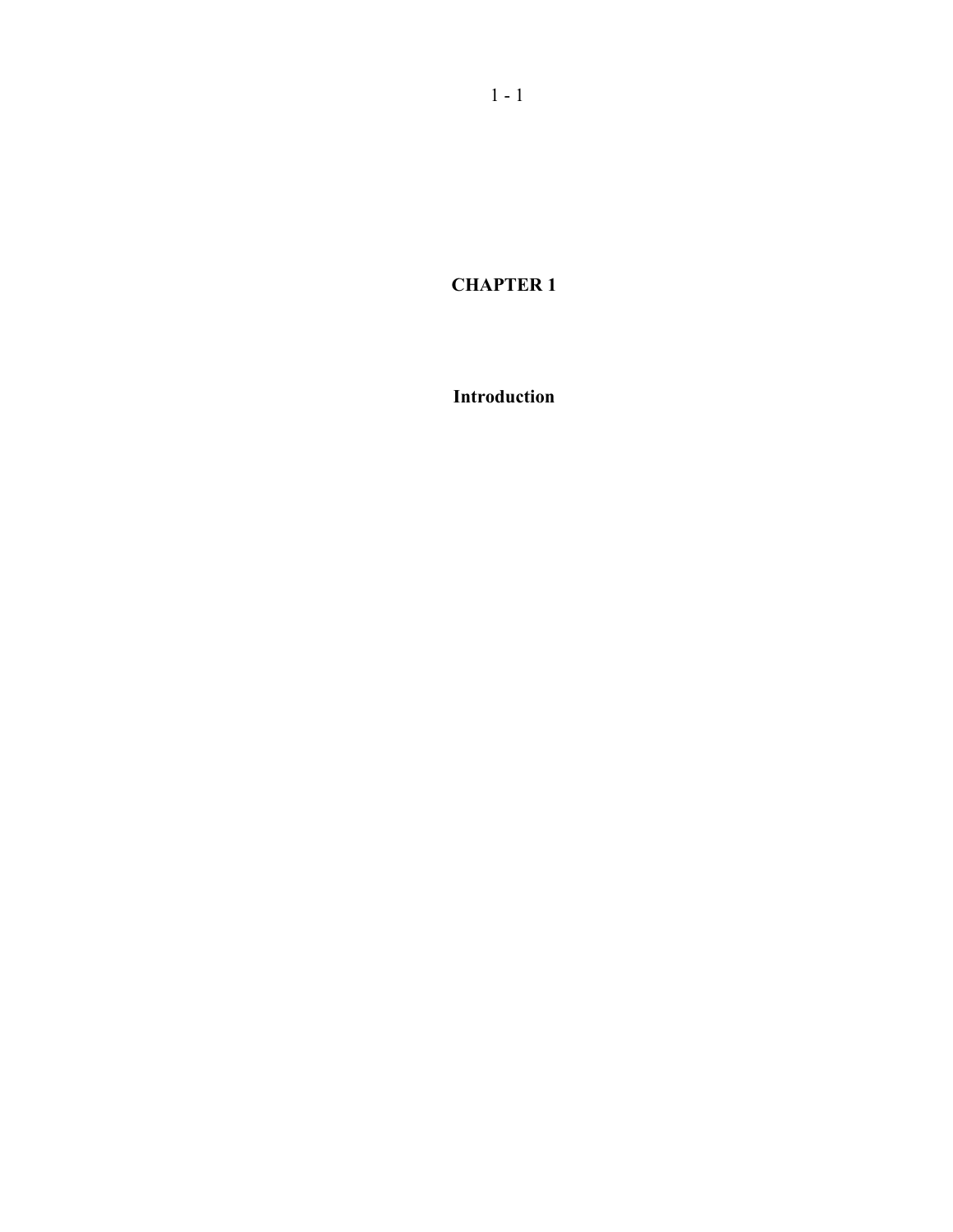### **I. OVERVIEW**

## **A. Mammalian vs. Electronic Olfaction**

One of most significant parallels between most electronic nose designs and mammalian olfaction is the reliance on a large number of cross-reactive detectors or receptors. In an electronic nose array, the relative response signals of the individual detector elements, often termed the 'response pattern,' provide the array with its identification, discrimination, and classification capabilities. This cross-reactive design [1], as opposed to a 'lock and key' approach in which an individual detector is intended to interact selectively with only a single analyte, is fundamentally similar to the evolutionarily derived organization of mammalian olfaction, which also relies primarily on cross-reactive receptors [2] to provide a response pattern to the olfactory cortex [3-5]. In mammals, the number of these functionally distinct receptors is estimated be on the order of  $10^3$  [2], while in most electronic nose systems studied to date, the number of chemically unique detectors is typically much smaller [1]. Although electronic nose technologies have made progress in a range of tasks, such as in locating explosives [6-8] and in the detection of disease biomarkers [9, 10], in many ways the olfactory systems of mammals, and particularly those of canines [11, 12], are still superior. One of the reasons for this, is that the mammalian olfactory system has also evolved to use many other tricks for odorant detection and identification beyond simply the diversity of its array of 'cross-reactive' receptors [12-14]. Clearly, there are still many lessons in biological olfactory systems that can be applied to the design of electronic nose systems. This practice of applying principles from the natural world to the development of a manmade system is often referred to as bio-inspired design, and some examples of this bioinspired design will be evident in this thesis.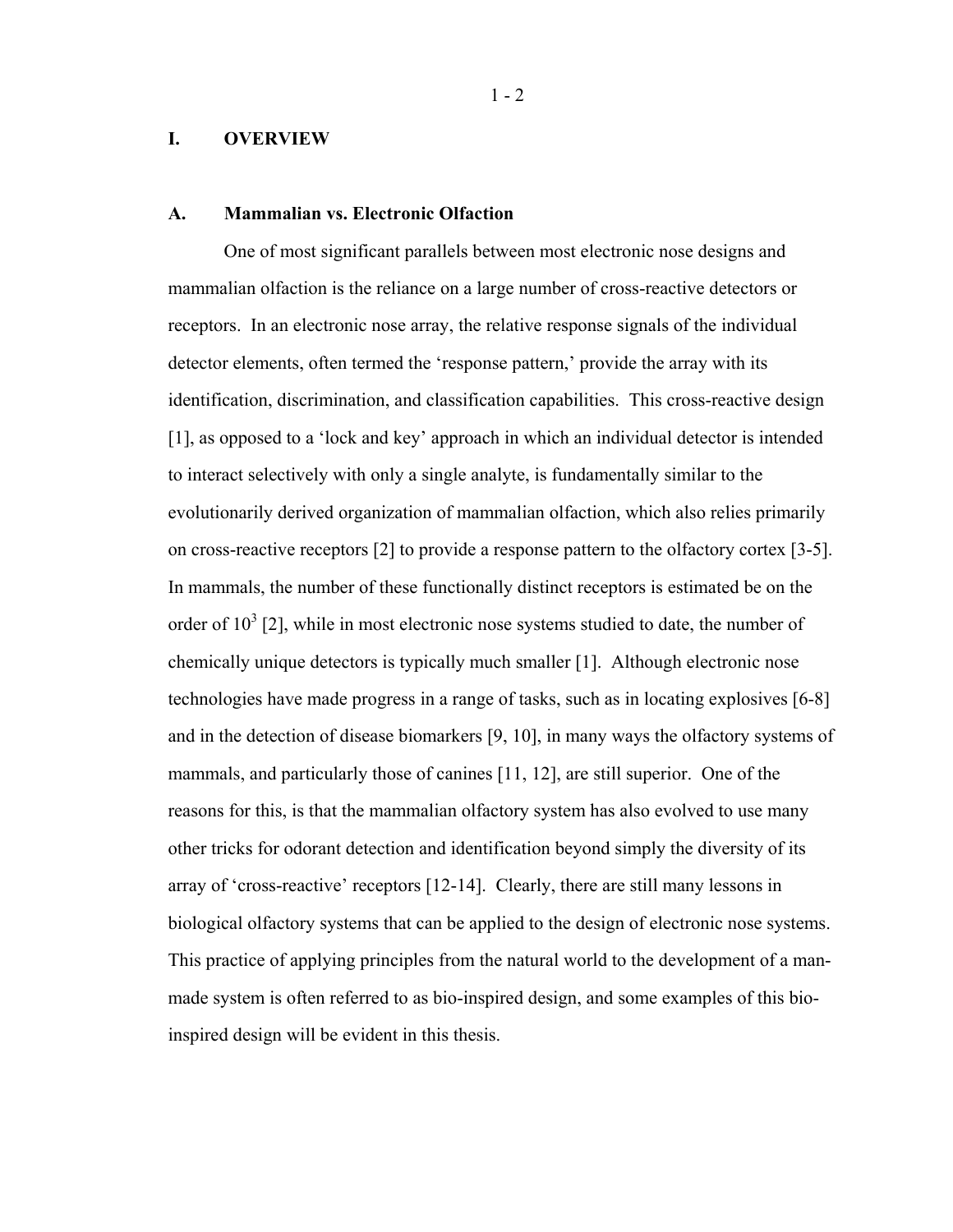#### **B. Sensor Technologies**

Several early electronic noses were based on resistance (or the effective resistance) measurements of semiconductor devices such as tin-oxide gas sensors [28] and MOSFET gas sensors [29]. These technologies both rely on specific reactions between the gas and the semiconductor or the gate electrode. A new type of chemically sensitive resistor sensor is described in Chapter 2, which uses alkylamine-capped gold nanocrystals as a composite material. These detectors, which are in some ways like the 'lock and key' type sensors described above, also rely on specific reactions between the analyte gas and the senor material, and exhibit some new properties and gas sensitivities that are not observed in other chemically sensitive resistors, but that are evident in trends of mammalian olfactory sensitivities.

A different category of sensor that has gained significant recent attention uses 'sorption-based' detectors. These detectors exploit the equilibrium sorption of an analyte vapor into an organic phase as the initial step in detection of the vapor. Some examples of detectors in this group are carbon black-polymer composites [15], conducting organic polymers [16-19], polymer-coated quartz crystal microbalances (QCM) [20], polymercoated surface acoustic wave devices (SAW) [21, 22], polymer-coated capacitors [23], and arrays of dye-impregnated polymeric beads or coated optical fibers [24-26]. The magnitude of the steady-state response of such sorption-based detectors depends primarily on the equilibrium partition coefficient of the analyte into the polymer [27].

Chapters 3 and 4 of this thesis focus on carbon black-polymer composite chemically sensitive resistors based on the sorption of an analyte into a polymer film. These sensors are formed by the dispersion of electrically conductive carbon black into a matrix of insulating organic polymers [15, 18, 30]. Arrays of this type are cross-reactive, meaning that a given analyte molecule produces a signal on more than one detector, and a given detector produces a signal for more than one analyte. Carbon black conductor,

 $1 - 3$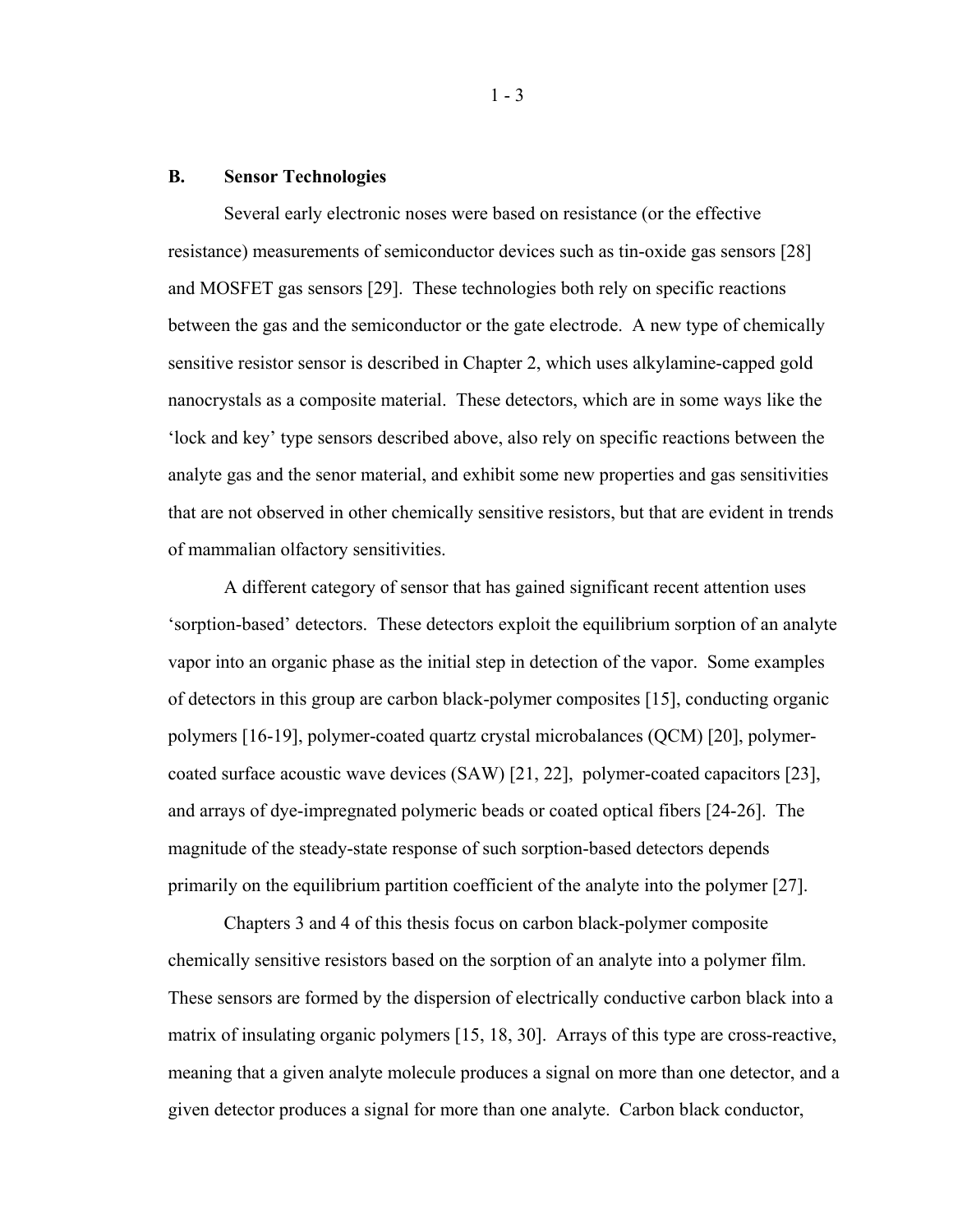which comes from the high temperature furnace combustion of a petroleum feedstock, is mixed with an insulating polymer at a volume fraction sufficient to exceed the percolation threshold of the composite [31-34]. When the volume fraction of the conductor is above the percolation threshold, a network of conductive pathways will extend completely through the insulating film, instilling the electrical conductivity necessary for resistance measurements. The insulating polymer fraction of the composite provides an easily variable source of chemical diversity necessary for fabricating a differentially responsive array.

Percolation theory has been shown to describe the resistivity,  $\rho$ , of carbon blackinsulating polymer composites as a function of the resistivities of the carbon black,  $\rho_{cb}$ , and the insulating polymer,  $\rho_{ip}$ , and can be written as

$$
\rho = \frac{(z-2)\rho_{cb}\rho_{ip}}{A+B+[(A+B)^2+2(z-2)\rho_{cb}\rho_{ip}]^{1/2}}
$$
(1a)

where

$$
A = \rho_{cb} \left[ -1 + (z/2)(1 - (v_{cb} / f)) \right]
$$
 (1b)

$$
B = \rho_{ip} \left[ \left( z v_{cb} / 2 f \right) - 1 \right] \tag{1c}
$$

and where z is the coordination number of the conductive particle,  $v_{cb}$  is the volume fraction of the carbon black, and *f* is the total packing fraction. Thus the swelling of the composite films during the sorption process [35], via incorporation of a volume of analyte vapor, produces a positive dc electrical resistance change, which is consistent with percolation theory assuming an increased total volume of the insulator. Simple spin and spray-coating deposition techniques permit the fabrication of such chemiresistor-type vapor detectors in a wide range of geometries and film thicknesses and on virtually any substrate that provides two electrical contacts to the film.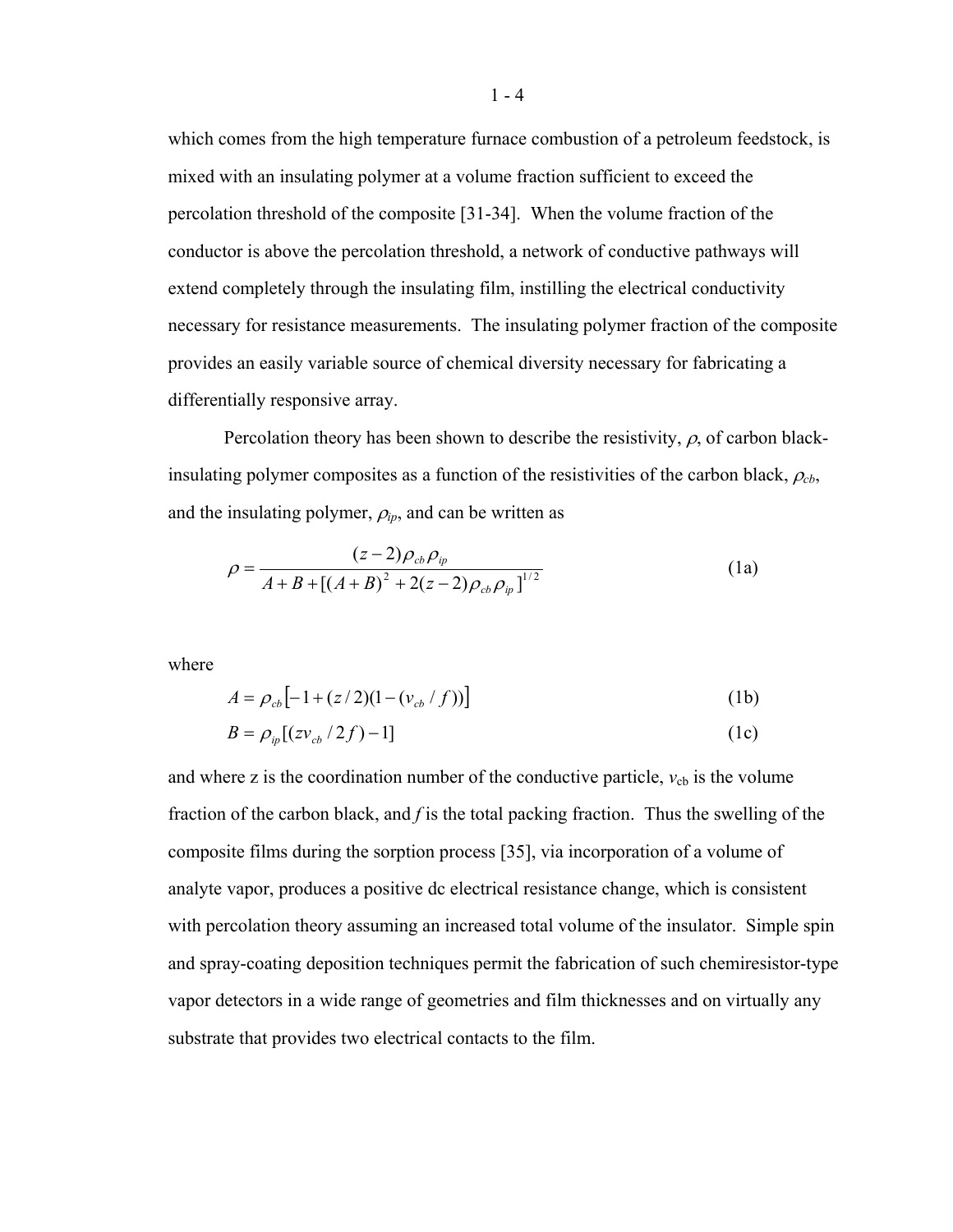Much of the previous work on vapor sensing arrays has focused on the chemical differences between the different detector elements as the source of the identification and classification information of the array. This is similar to the concept of structurally different receptors in mammalian olfaction; however, as mentioned above, mammals are also believed to use additional clues such as spatiotemporal information for processing odor signals [13, 36, 37]. Chapters 3 and 4 will demonstrate improved performance of carbon black-polymer arrays by using this spatial and temporal information. These chapters will also address some of the fundamental properties of carbon black-polymer composite sensors and provide indications of how to optimize arrays of these detectors for a given task.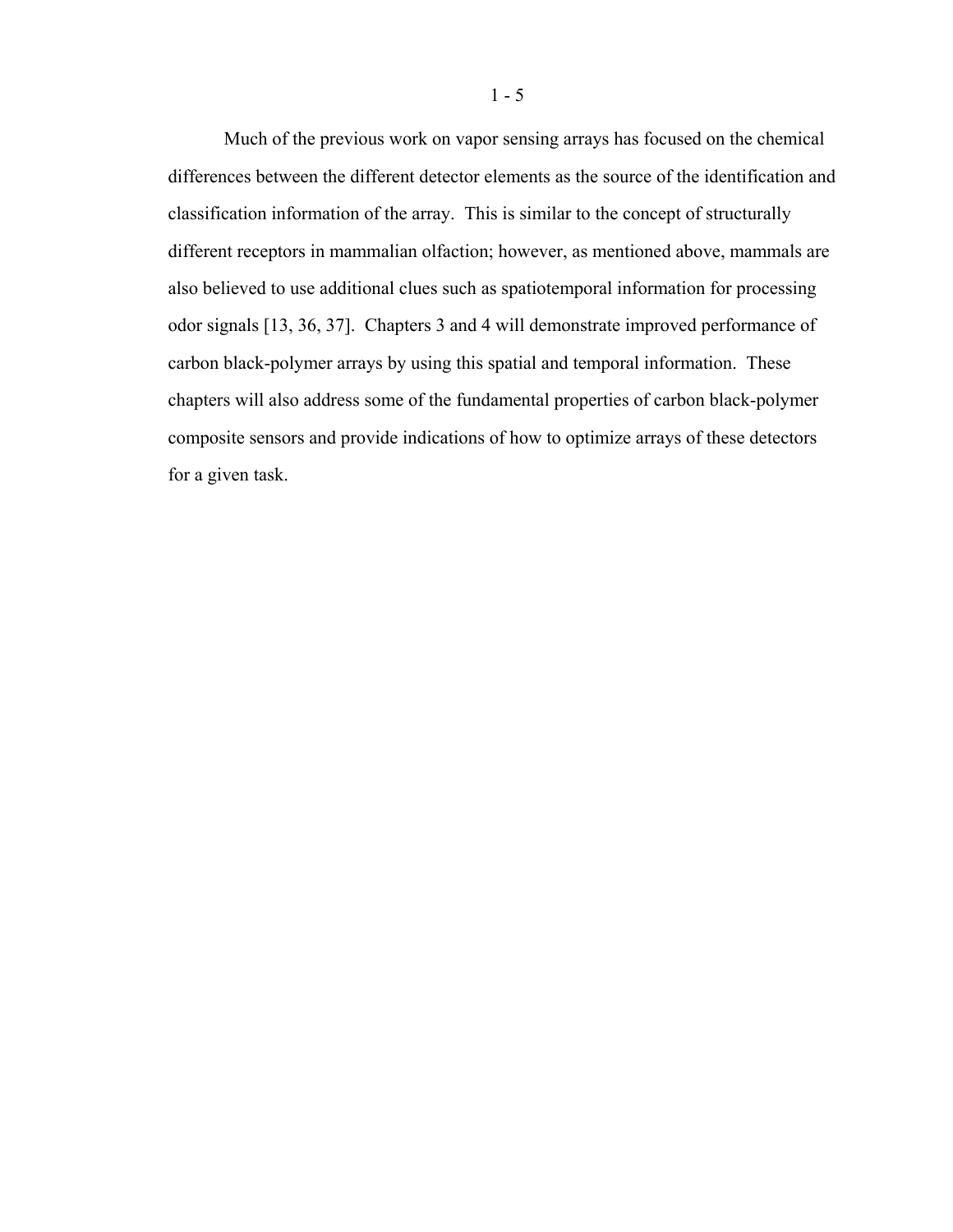# **II. ORGANIZATION OF THESIS**

This dissertation explores new principles of vapor detection based on chemically sensitive resistors. The work is divided into three separate chapters which appear in the chronological order that the research was carried out. Chapter 2 describes a new type of vapor sensor based on alkylamine-capped gold nanocrystals, that is both highly sensitive and highly selective for small mercaptan vapors and gases. Chapter 3 explores the geometrical factors influencing the signal/noise properties of carbon black-polymer composite vapor sensors and also demonstrates a new design principle for separating and targeting analyte onto detectors optimized to provide the best signal/noise ratio for that analyte [38]. Although my advisor, Prof. Lewis, contributed in immeasurable ways to the work described in all of the chapters in this thesis, the work in Chapter 3 also includes notable efforts from two additional people, Dr. Phil Tokumaru and Dr. Michael S. Freund. Dr. Tokumaru contributed both to the theoretical section and to the design of one of the substrates, and Dr. Freund helped in the analysis of the experiments. Chapter 4 explores the time response of polymer-carbon black composite vapor sensors in response to well-defined short rise-time vapor pulses. A simple model for the sensor time response based on Fickian diffusion is developed and compared with the experimental data.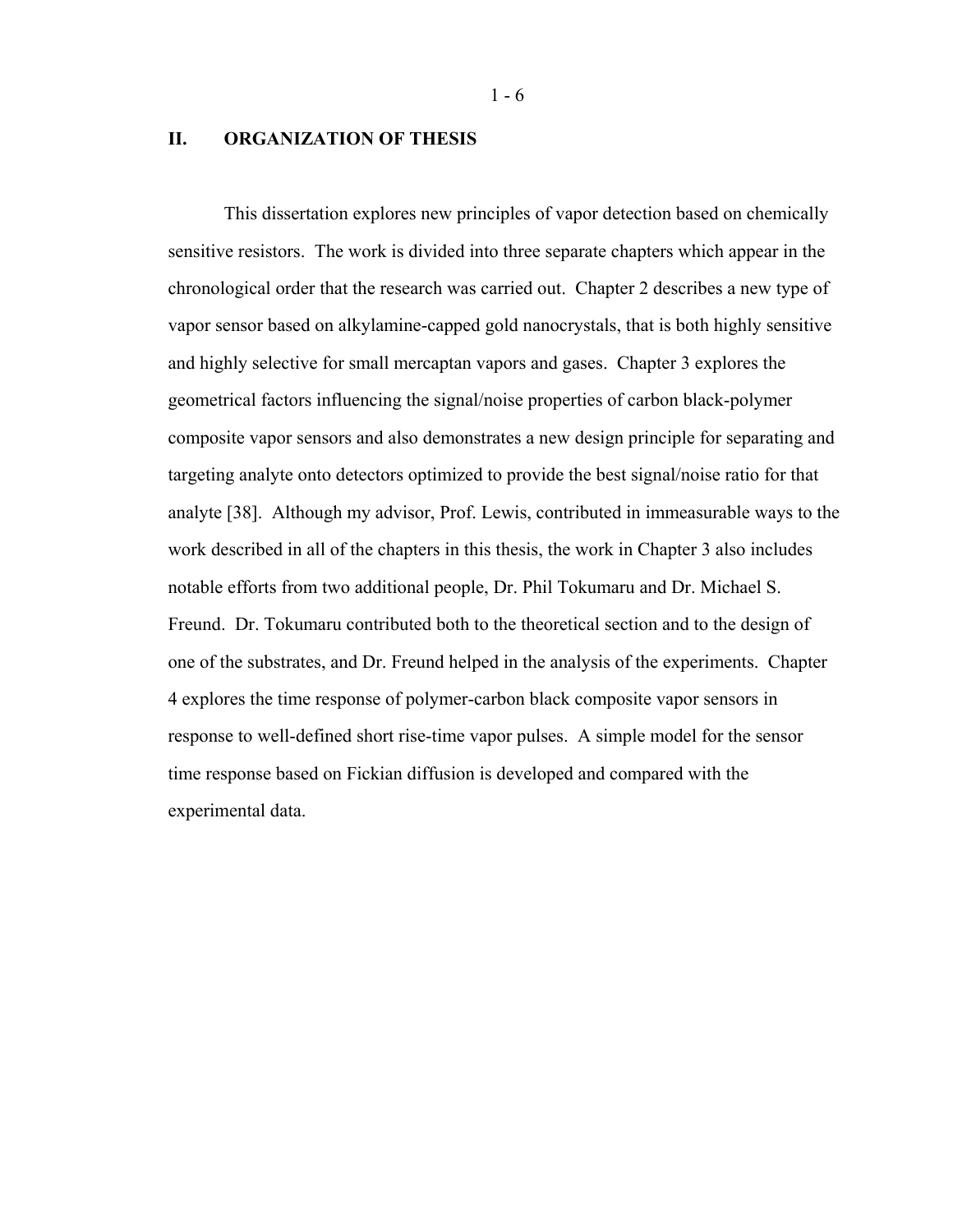## **III. REFERENCES**

- 1. K. J. Albert, N. S. Lewis, C. L. Schauer, G. A. Sotzing, S. E. Stitzel, T. P. Vaid, D. R. Walt, Cross-reactive chemical sensor arrays, Chem. Rev. 100 (2000) pp. 2595-2626
- 2. L. Buck, R. Axel, A novel multigene family may encode odorant receptors: a molecular-basis for odor recognition, Cell 65 (1991) pp. 175-187
- 3. R. Vassar, J. Ngai, R. Axel, Spatial segregation of odorant receptor expression in the mammalian olfactory epithelium, Cell 74 (1993) pp. 309-318
- 4. R. Axel, The molecular logic of smell, Sci.Am. 273 (1995) pp. 154-159
- 5. B. Malnic, J. Hirono, T. Sato, L. B. Buck, Combinatorial receptor codes for odors, Cell 96 (1999) pp. 713-723
- 6. M. la Grone, C. Cumming, M. Fisher, D. Reust, R. Taylor, Landmine detection by chemical signature: detection of vapors of nitroaromatic compounds by fluorescence quenching of novel polymer materials, Proc. SPIE-Int. Opt. Eng. 3710 (1999) pp. 409-420
- 7. V. George, T. F. Jenkins, D. C. Leggett, J. H. Cragin, J. Phelan, J. Oxley, J. Pennington, Progress on determining the vapor signature of a buried land mine, Proc. SPIE-Int. Opt. Eng. 3710 (1999) pp. 258-269
- 8. S. M. Briglin, C. M. Burl, M. S. Freund, N. S. Lewis, A. Matzger, D. N. Ortiz, P. Tokumaru, Progress in use of carbon black-polymer composite vapor detector arrays for land mine detection, Proc. SPIE-Int. Opt. Eng. 4038 (2000) pp.
- 9. M. Phillips, Breath tests in medicine, Sci. Am. 267 (1992) pp. 74-79
- 10. M. Phillips, Method for the collection and assay of volatile organic compounds in breath, Anal. Biochem. 247 (1997) pp. 272-278
- 11. L. D. Arner, G. R. Johnson, H. S. Skovronek, Delineating toxic areas by canine olfaction, J. Hazard. Mater. 13 (1986) pp. 375-381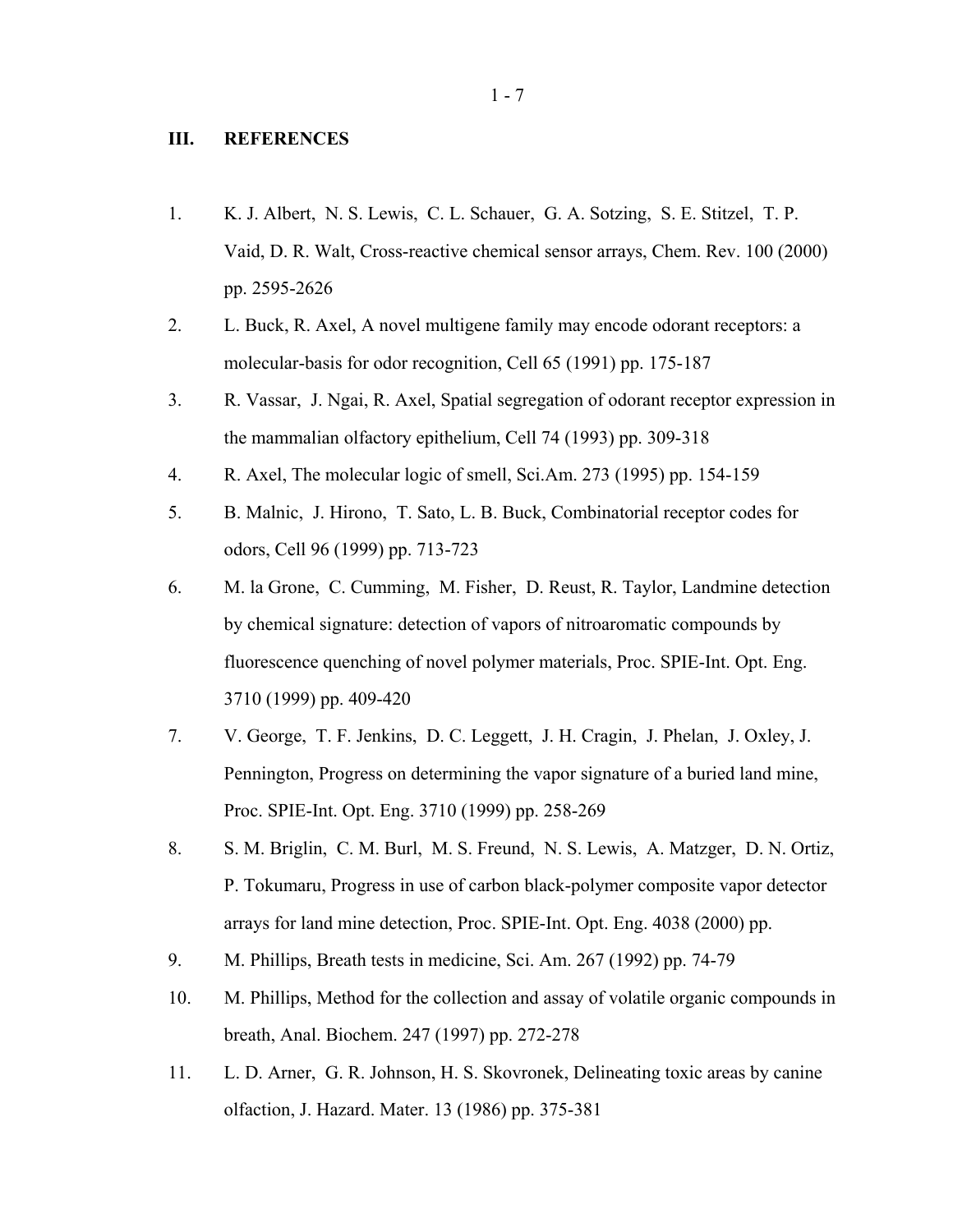- 12. A. Thesen, J. B. Steen, K. B. Doving, Behavior of dogs during olfactory tracking, J. Exp. Biol. 180 (1993) pp. 247-251
- 13. N. Sobel, R. M. Khan, A. Saltman, E. V. Sullivan, J. D. E. Gabrieli, Olfaction: the world smells different to each nostril, Nature 402 (1999) pp. 35-35
- 14. N. Sobel, R. M. Khan, C. A. Hartley, E. V. Sullivan, J. D. E. Gabrieli, Sniffing longer rather than stronger to maintain olfactory detection threshold, Chem. Senses 25 (2000) pp. 1-8
- 15. M. C. Lonergan, E. J. Severin, B. J. Doleman, S. A. Beaber, R. H. Grubb, N. S. Lewis, Array-based vapor sensing using chemically sensitive, carbon blackpolymer resistors, Chem. Mat. 8 (1996) pp. 2298-2312
- 16. H. V. Shurmer, P. Corcoran, J. W. Gardner, Integrated arrays of gas sensors using conducting polymers with molecular-sieves, Sens. Actuator B-Chem. 4 (1991) pp. 29-33
- 17. T. C. Pearce, J. W. Gardner, S. Friel, P. N. Bartlett, N. Blair, Electronic nose for monitoring the flavor of beers, Analyst 118 (1993) pp. 371-377
- 18. M. S. Freund, N. S. Lewis, A chemically diverse conducting polymer-based electronic nose, Proc. Natl. Acad. Sci. U.S.A. 92 (1995) pp. 2652-2656
- 19. S. J. Patrash, E. T. Zellers, Characterization of polymeric surface-acoustic-wave sensor coatings and semiempirical models of sensor responses to organic vapors, Anal. Chem. 65 (1993) pp. 2055-2066
- 20. J. M. Slater, E. J. Watt, Examination of ammonia poly(pyrrole) interactions by piezoelectric and conductivity measurements, Analyst 116 (1991) pp. 1125-1130
- 21. J. W. Grate, S. J. Martin, R. M. White, Acoustic-wave microsensors. 2, Anal. Chem. 65 (1993) pp. A987-A996
- 22. J. W. Grate, S. J. Martin, R. M. White, Acoustic-wave microsensors. 1, Anal. Chem. 65 (1993) pp. A940-A948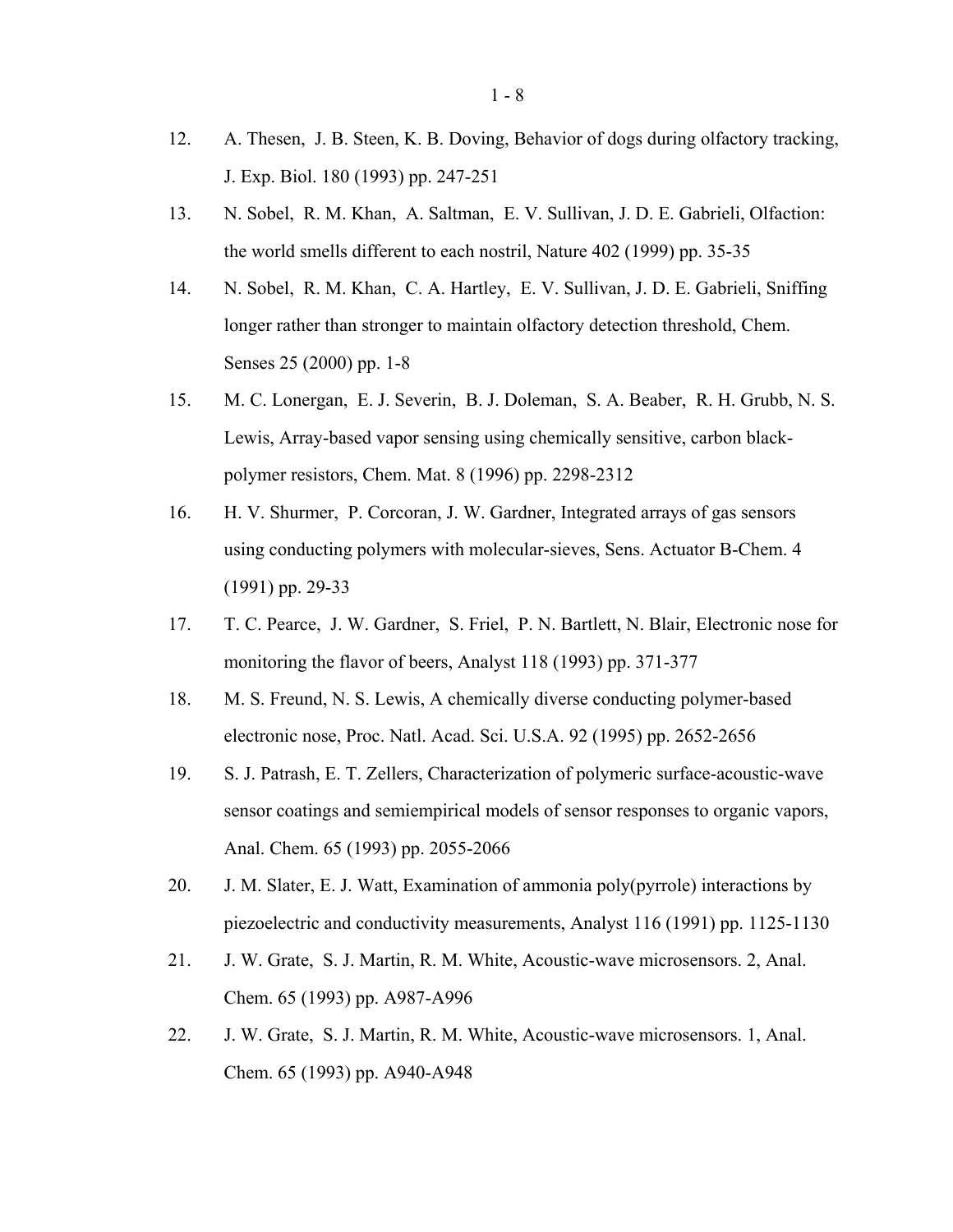- 23. C. Cornila, A. Hierlemann, R. Lenggenhager, P. Malcovati, H. Baltes, G. Noetzel, U. Weimar, W. Gopel, Capacitive sensors in CMOS technology with polymer coating, Sens. Actuator B-Chem. 25 (1995) pp. 357-361
- 24. S. R. Johnson, J. M. Sutter, H. L. Engelhardt, P. C. Jurs, J. White, J. S. Kauer, T. A. Dickinson, D. R. Walt, Identification of multiple analytes using an optical sensor array and pattern recognition neural networks, Anal. Chem. 69 (1997) pp. 4641-4648
- 25. T. A. Dickinson, J. White, J. S. Kauer, D. R. Walt, A chemical-detecting system based on a cross-reactive optical sensor array, Nature 382 (1996) pp. 697-700
- 26. J. White, J. S. Kauer, T. A. Dickinson, D. R. Walt, Rapid analyte recognition in a device based on optical sensors and the olfactory system, Anal. Chem. 68 (1996) pp. 2191-2202
- 27. G. Harsanyi. *Polymer Films in Sensor Applications*, (1995) Technomic
- 28. K. C. Persaud, G. H. Dodd, Nature 299 (1982) pp. 352
- 29. I. Lundstrom, M. S. Shivaraman, C. S. Svenson, L. Lundkvist, Appl. Phys. Lett. 26 (1975) pp. 55
- 30. G. A. Sotzing, S. M. Briglin, R. H. Grubbs, N. S. Lewis, Preparation and properties of vapor detector arrays formed from poly(3,4-ethylenedioxy) thiophene-poly(styrene sulfonate)/insulating polymer composites, Anal. Chem. 72 (2000) pp. 3181-3190
- 31. V. K. S. Shante, Kirkpatr.S, Introduction to percolation theory, Adv. Phys. 20 (1971) pp. 325
- 32. Kirkpatr.S, Percolation and conduction, Rev. Mod. Phys. 45 (1973) pp. 574-588
- 33. C. Brosseau, F. Boulic, P. Queffelec, C. Bourbigot, Y. LeMest, J. Loaec, A. Beroual, Dielectric and microstructure properties of polymer carbon black composites, J. Appl. Phys. 81 (1997) pp. 882-890